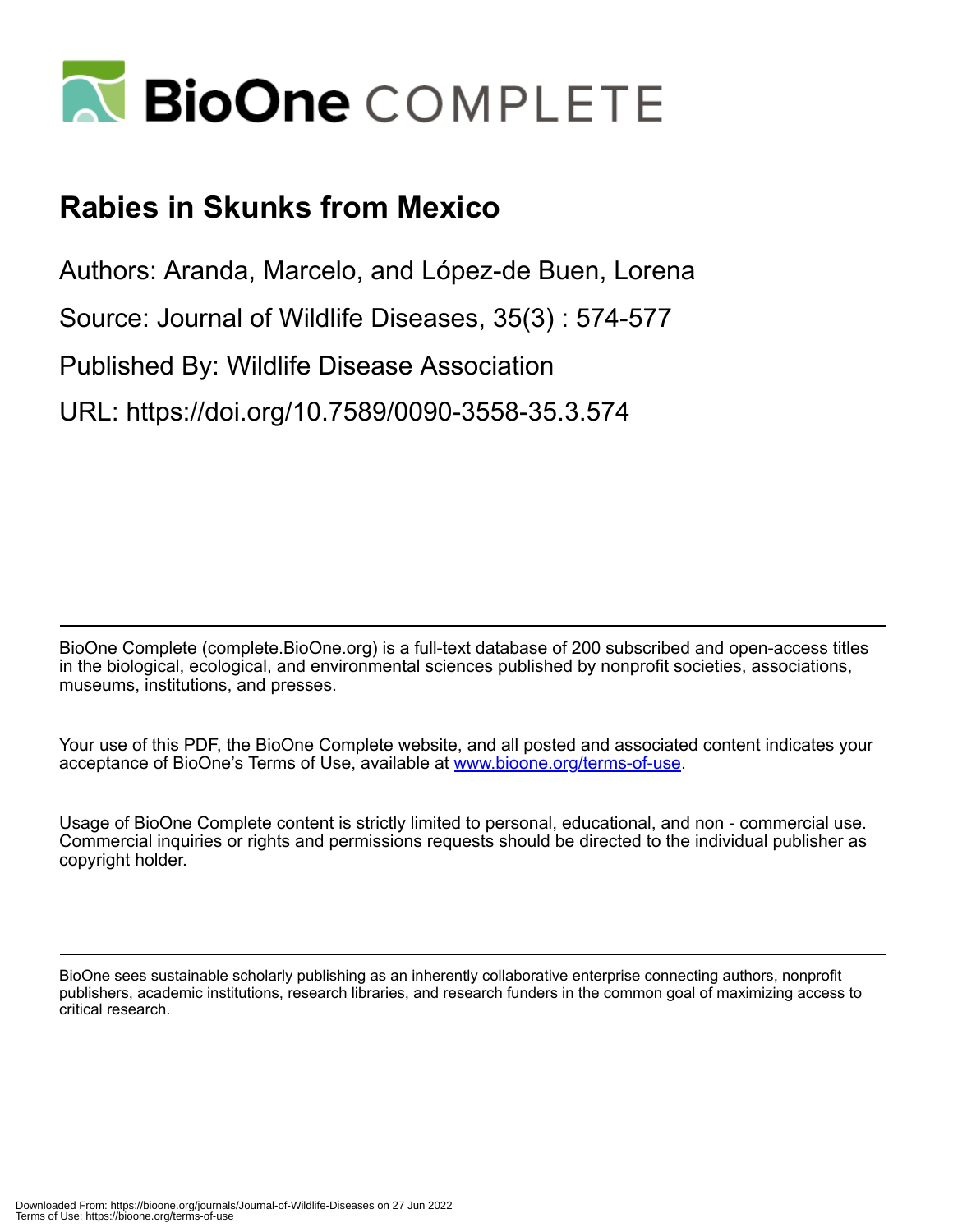## **Rabies in Skunks from Mexico**

Marcelo Aranda,<sup>1,2</sup> and Lorena López-de Buen<sup>1</sup> <sup>1</sup> Instituto de Ecología, A.C. Departamento de Ecología y Comportamiento Animal. Apdo. Postal 63, 91000 Xalapa, Veracruz, Mexico; and <sup>2</sup> Corresponding author (e-mail: arandarn@ecologia.edu.mx).

ABSTRACT: An enzootic focus of rabies in skunks in Mexico is described. Fifty three wild animals including two badgers (*Taxidea taxus*), 32 bats (various species), one bobcat (*Lynx rufus*), two coatis (*Nasua narica*) three foxes (*Urocyon cineroargenteus*), one raccoon (*Procyon lotor*) and 12 skunks (see below) were tested for rabies by direct immunofluorescence assay from 1991 to 1997 in the central part of San Luis Potosi State, Mexico. Rabies occurrence was 21% of all tested mammals, with 19% in skunks and only 2% in other wild species (one bobcat). Skunks represented 23% of all mammals tested and had a rabies prevalence of 83%. Only 10 individuals were identified: three hog-nosed skunks (*Conepatus leuconotus*) and seven spotted skunks (*Spilogale putorius*). All were involved in human attacks; the spotted skunk attacks were inside bedrooms while people were sleeping, and the hog-nosed skunk attacks occurred outdoors. Skunk cases of rabies represented 40% of all rabies cases in 1997, and 100% of cases registered for wild animals in San Luis Potosi state. This situation constitutes an important public health problem and requires further epidemiological research to make the human population aware of the problem and to establish measures to limit further human attacks by rabid skunks.

*Key words*: *Conepatus leuconotus,* hognosed skunk, rabies, *Spilogale putorius,* spotted skunk, survey.

In Mexico, the problem of rabies in wild animals is mainly associated with hematophagous bats, especially *Desmodus rotundus* (Flores-Crespo et al., 1998). In the United States and Canada, where there are no hemathophagous bats (Hall, 1981), cases of rabies in wild animals occur principally in raccoons (*Procyon lotor*), skunks (*Mephitis mephitis* and *Spilogale putorius*), foxes (*Vulpes vulpes* and *Urocyon cinereoargenteus*), coyotes (*Canis latrans*), and non-hematophagous bats (Organización Panamericana de la Salud, 1993). Other species occasionally affected are badgers (*Taxidea taxus*), bobcats (*Lynx rufus*), deer (*Odocoileus* spp.), groundhogs

(*Marmota* sp.), opossums (*Didelphis virginiana*), otters (*Lutra canadensis*), rabbits (*Sylvilagus* spp.), shrews (*Sorex* sp., and *Blarina* sp.), squirrels (*Sciurus* spp.), and weasels (*Mustela* spp.) (Verts, 1967).

Rabies in wild animals recently has become of more importance in North America. In the United States, more cases in wild than domestic animals have been reported, since rabies in dogs is nearly eliminated as a result of vaccination of dogs and stray-dog control programs (Krebs et al., 1996). During 1989–90 dogs and cats accounted for more than 94% of rabies cases in Mexico (Reid-Sanden et al., 1990; Uhaa et al., 1992), but from 1990 to 1998 there were fewer cases of rabies in humans and dogs (Dominguez et al., 1998).

In Mexico, and Latin America in general, cases of rabies in terrestial wild animals are rarely reported. Damude (1974) mentioned two cases of rabid skunks, one in Guatemala involving *Conepatus semistriatus*, and one in Mexico. Loza et al. (1998) reported additional cases of skunk rabies from South Baja California and Aguascalientes states in Mexico; they suggested a new variant of rabies virus in the skunks from Mexico. In both cases the authors did not identify the skunk species involved. Seven species of skunks are found in Mexico (Hall, 1981), with at least one species probably inhabiting every part of the country. These include *M. mephitis* and *M. macroura; Conepatus mesoleucus, C. leuconotus* and *C. semistriatus;* and *S*. *putorius* and *S*. *pygmaea*.

In San Luis Potosi (Mexico) some cases of sylvatic rabies, mainly in skunks, have been reported. These cases suggest an enzootic focus of rabies in the area. Skunks are important rabies transmitters to humans due their high susceptibility, long in-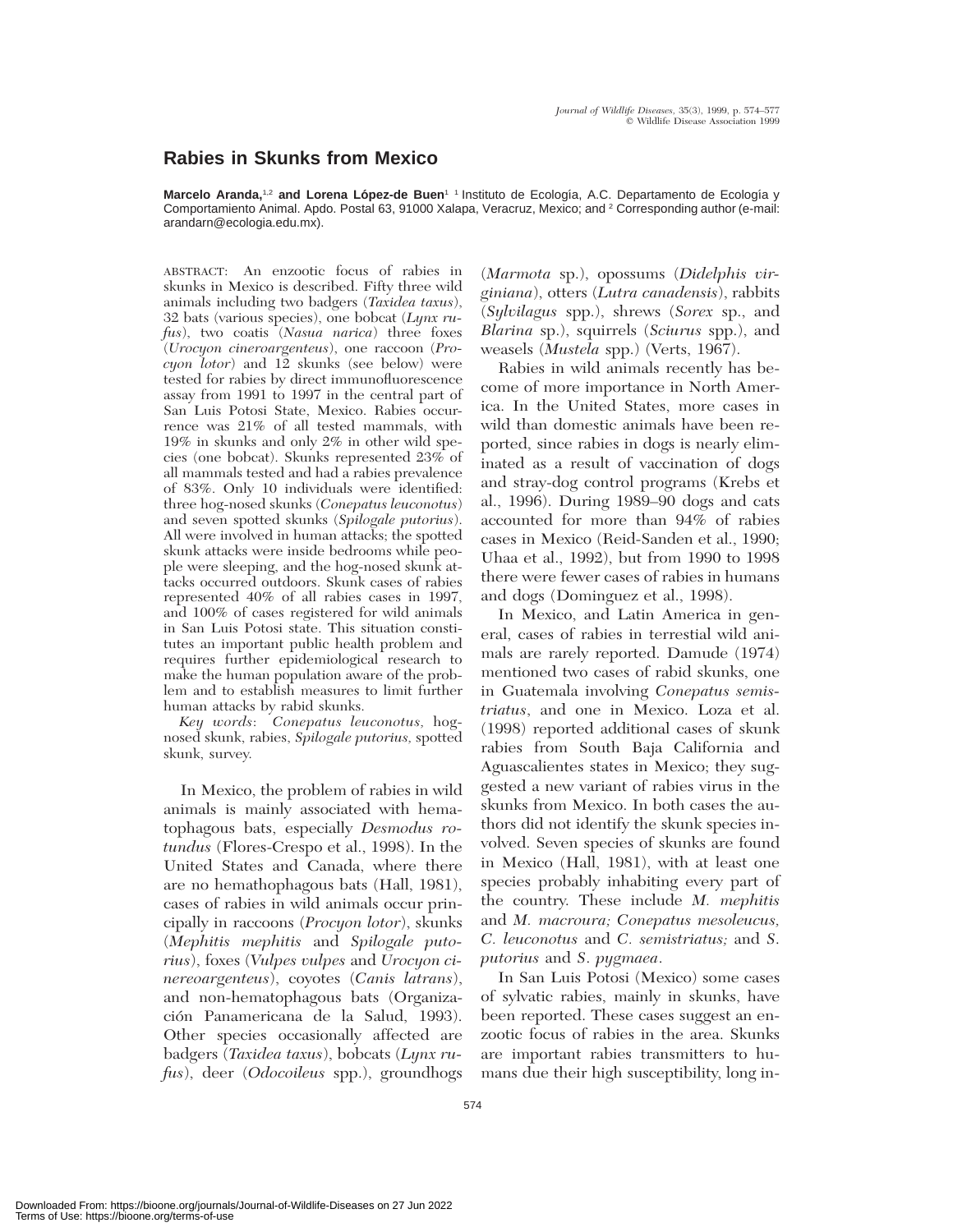

FIGURE 1. Area where rabies skunk cases have been reported in San Luis Potosi (Mexico). The black circles (●) show the most important populations, and the asterics (\*) with numbers the order in which cases occurred.

cubation periods (Parker and Wilsnack, 1966), and their ability to live near human populations (Leopold, 1965). Many skunk species have been benefited from human activities, making dense populations feasible near small rural communities.

From 1991 to 1997, 53 wild animals including two badgers, 32 bats, one bobcat, two coatis (*Nasua narica*), three foxes (*U.*



FIGURE 2. Number of wildlife animals tested for rabies and number of rabid skunks in the San Luis Potosí state (México) from January 1991 to April 1998. All cases were tested by the direct immunofluorescence assay.

*cinereoargenteus*), one raccoon (*P. lotor*) and 12 skunks (*C. leuconotus* and *S. putorius*) were tested by the direct immunofluorescence assay (dIFA) on brain tissue, in the Centro Estatal de Investigación y Control de Zoonosis (San Luis Potosi City, Mexico).

The occurrence of rabies in the tested wild animals was  $21\%$  (11/53 samples). This represented 19% (10/53) of the tested skunks and only the 2% (1/53) other wild species (one bobcat). Skunks represented 23% (12/53) of all mammals tested, with a rabies prevalence of 83% (10/12) (Fig. 2). The enzootic area of rabid skunks was approximately 1,900 km<sup>2</sup> (21°30' to 22°00'N, 99°00' to 100°30'W) (Fig. 1). It has a high level of human activity, mainly agricultural. The area is located in a transition zone between the arid high plateau and the tropical region at an altitude between 500 and 1,500 m; the vegetation is natural submontainous chaparral and heavy mesquite in the central region of San Luis Potosi state (Instituto Nacional de Estadística, Geografía e Informática, 1988).

From 10 positive skunks identified, three were hog-nosed skunks (*G. leuconotus*) and seven were spotted skunks (*S. putorius*). All were involved in attacks to humans. Seven spotted skunk attacks were at night, inside the bedrooms while the victims were sleeping. Three hog-nosed skunk attacks were outside the houses. One was at night and provoked by victim, but the others were at dawn without provocation and with great aggression on the part of the animals.

Although the number of rabies cases is low, the situation in San Luis Potosi illustrates some important aspects of sylvatic rabies. It may represent an enzootic focus in skunks that has not been reported in Mexico.

In the United States and Canada, the spotted skunk is identified as an uncommon host for sylvatic rabies because there are only isolated cases involving this species. Epizootic outbreaks are more common in the striped skunk (*M. mephitis*;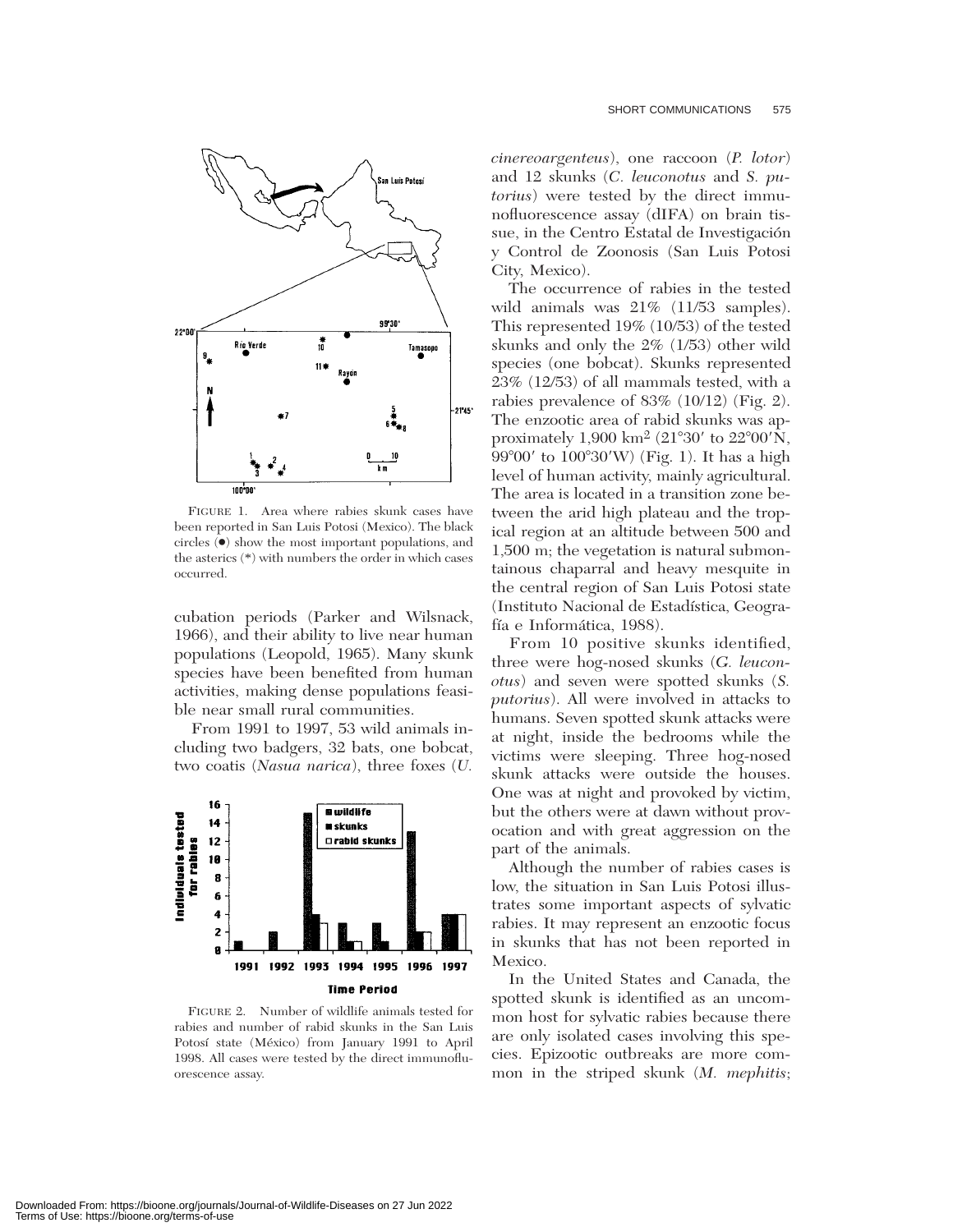Charlton et al., 1991; Schubert et al., 1998). The hog-nosed skunk, is not even mentioned as a host for rabies in this part of North America. However, there have been rare cases of rabies in *C*. *leuconotus*. This species is seldom reported rabid, possibly because their relative scarcity and infrequent contact with humans (Parker, 1975). The southern part of the United States is the northern limit of distribution of the genus *Conepatus* (Ceballos and Miranda, 1986). This may explain its naturally low population, and the resulting unlikelihood that rabies would not be a problem in these species. The cases described herein constitute the first reporting of *C*. *leuconotus* in connection with an enzootic focus of rabies in Mexico. Unlike the situation in the United States, the genus *Conepatus* and the spotted skunk (*S*. *putorius*) are relatively common in Mexico, especially in the tropical and subtropical regions. *Mephitis mephitis* is not found in the state of San Luis Potosi. The hooded skunk (*M*. *macroura*) is present, although no case of rabies has been reported for this species (Ceballos and Miranda, 1986). The hog-nosed skunk is considered the least abundant of the three genera, but this could be due to the difficulty of capturing the skunks, because of its more insectivorous habits (Leopold, 1965).

Another relevant finding regarding skunk rabies in Mexico relates to the attacks themselves. The difference in the number of attacks between the spotted (70%) and the hog-nosed skunks (30%) could be linked to the relative abundance of each species. Compared to other more omnivorous species, the insectivorous hognosed skunk may find human dwellings less attractive. Frequently, spotted skunks locate their den in rock piles or under houses, but hog-nosed skunks, prefer rock crevices. Also, the spotted skunk is more aggressive by nature than other species (Leopold, 1965); this, coupled with its ability to climb, omnivorous habits, and small size permits the spotted skunk to enter human dwellings with ease. The houses

where the human attacks occurred had a great variation in their structure and construction, but all of them had in common areas that permitted access by which the small skunks could get inside the bedrooms (Parker, 1975). Details of the attacks were unobtainable because the victims were asleep. But, if these skunks are naturally aggressive, it is likely that during the furious phase of the disease, a person could be bitten without provocation. In fact, most cases involved children.

The number of rabied skunks reported from 1993 to 1997 in San Luis Potosi, suggest the presence of peaks in prevalence every 4 yr (1993, 1997) (Fig. 2). However, García et al., (1998) cited only 12 cases of human attacks by rabid skunks in 1998. The rabid antigenic variant was V-8 (skunk-center-south).

Further research is necessary to answer several as yet unadressed questions. Are there other wild species that have been affected by the rabid skunks? Are patterns detectable in terms of gender, age and time of the year? It is impossible to determine from the information we have at present if this rabies enzootic zone could reach an epizootic level. We do not known the relationship of rabies prevalence with host sex, age, or reproductive state. However, there is no doubt that it constitutes a public health problem. In San Luis Potosi, the incidents reported herein represented 40% of all rabies cases reported in 1997, and 100% of the cases reported in wild animals. Salazar and Mejia (1998) mentioned that sylvatic rabies is emerging as a new problem in the Jalisco state, and Suzán and Ceballos (1998) found 18% of the wildlife and feral cats and dogs tested were positive for rabies near México, D. F. Presently, the health service organizations in the state of San Luis Potosi have begun a campaign to make the human population aware of the rabies problem and to establish measures to limit, as much as possible, the likelihood of further attacks by rabid skunks.

We thank O. García and A. Uresti for